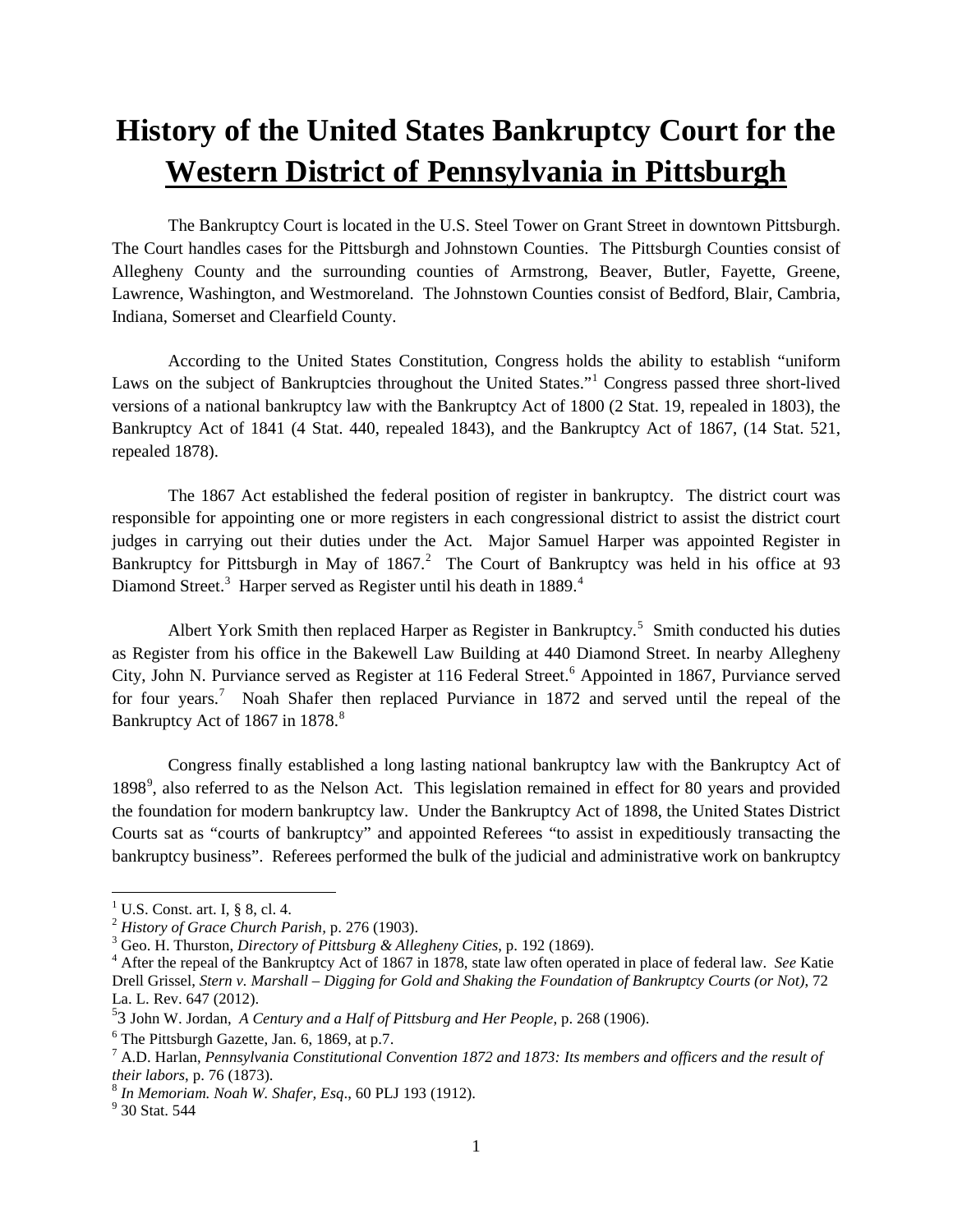cases, including conducting the "first meetings of creditors". Referees' decisions on substantive matters were subject to review by the District Court.



 Upon the passage of the Bankruptcy Act of 1898, William R. Blair was appointed Referee for Allegheny County.<sup>[10](#page-1-0)</sup> At the turn of the century, Blair conducted matters in the Bankruptcy Court in the St. Nicholas Building, formerly the St. Nicholas Hotel, at 450 Fourth Avenue on the corner of Grant and Fourth. At the time, this location was in close proximity to the federal courts housed in the old United States Post Office and Courthouse on the corner of Fourth and Smithfield Street. Both buildings have been razed. Blair served as a Referee in Bankruptcy until he passed away in 1920.

After Blair's passing, Watson B. Adair was appointed Referee in Bankruptcy for Pittsburgh. Adair held Court in the St. Nicholas Building until 1935, when Adair moved to the U.S. Post Office and Courthouse built on Grant Street referred to at the time as the Federal Building. During Adair's tenure in 1950, the area saw what was thought to be

an alarmingly high number of bankruptcies with 58 cases filed.<sup>11</sup> Considered a scholar in his field, Adair assisted in the drafting of the Chandler Bankruptcy Act of 1938.<sup>12</sup> Adair served as the second president

of the National Association of Referees in Bankruptcy. Adair's service as Referee spanned from 1920 until he retired in  $1953.<sup>13</sup>$  $1953.<sup>13</sup>$  $1953.<sup>13</sup>$ 

Stephen P. Laffey succeeded Adair as Referee in Bankruptcy in July of 1953.<sup>[14](#page-1-4)</sup> Laffey previously served as Clerk of Courts for the U.S. District Court. Referee Laffey held court in the Federal Building and he remained Referee until 1972. Laffey would later go on to become the City of Pittsburgh Chief Magistrate Judge.



<span id="page-1-0"></span><sup>&</sup>lt;sup>10</sup> William R. Blair, 26 Bull. Com. L. League Am. 119 (1921).

<span id="page-1-2"></span>

<span id="page-1-4"></span><span id="page-1-3"></span>

<span id="page-1-1"></span><sup>&</sup>lt;sup>11</sup> Bankruptcy Cases' Rise Not Great, Pittsburgh Post-Gazette, Dec 22, 1953, at p. 21.<br><sup>12</sup> 52 Stat 840.<br><sup>13</sup> 34 J. Nat'l Ass'n Ref. Bankr. 95 (1960).<br><sup>14</sup> 2 George Swetnam, *The Bicentennial history of Pittsburgh and Al*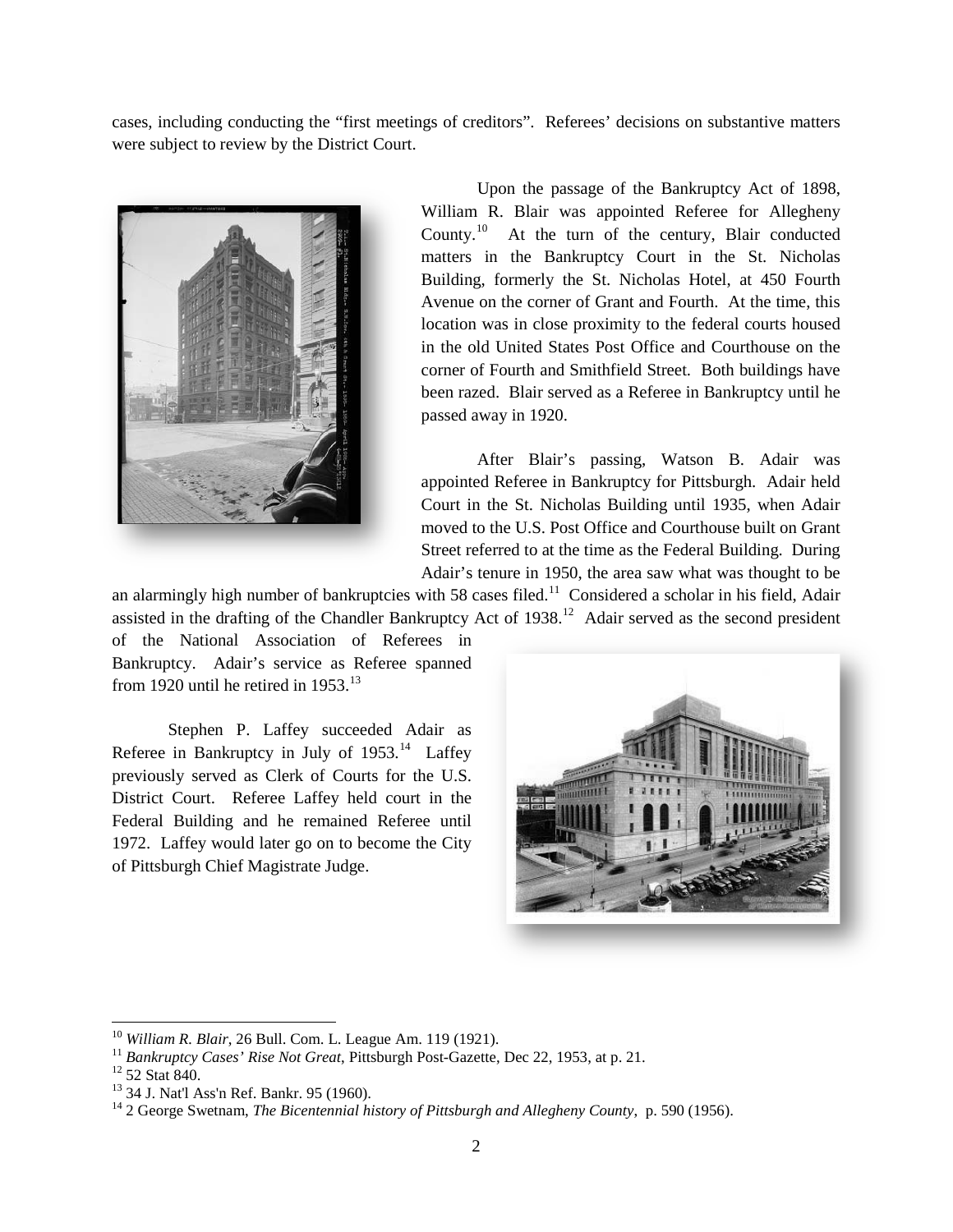In 1972, Gerald K. Gibson was appointed to replace Referee Laffey.<sup>15</sup> Prior to his appointment, Judge Gibson served as a part-time Referee in Cambria County. During Gibson's tenure, many changes took place in the field of bankruptcy law. In 1973, the Supreme Court changed the title of the judicial position from referee to bankruptcy judge. $16$  The position of bankruptcy judge also changed greatly under the Bankruptcy Reform Act of 1978.<sup>[17](#page-2-2)</sup> The 1978 Act created bankruptcy courts and sought to empower the President with the ability to appoint Bankruptcy Judges for a 14-year term with Senate confirmation after a five-year transition period. However, before the President's appointment powers vested, the Supreme Court struck down the 1978 Act in Northern Pipeline Constr. Co. v. Marathon Pipe Line Co., 458 U.S. 50 (1982). In 1984, Congress responded to the Supreme Court's decision by passing the Bankruptcy Amendments and Federal Judgeship Act of 1984.<sup>[18](#page-2-3)</sup> The 1984



Amendments authorized the Circuit Courts of Appeals to appoint bankruptcy judges for 14-year terms.

The Pittsburgh Court moved to the 16<sup>th</sup> Floor of the new Federal Building (now William S. Moorhead Federal Building) at 1000 Liberty Avenue. Judge Gibson would serve as Chief Judge of the U.S. Bankruptcy Court for the Western District of Pennsylvania from 1976 until his death in 1985. At the time of his death, Judge Gibson was the third most senior Bankruptcy Judge in the United States.

Judge Bernard Schaffler served as Clerk of the U.S. District Court until his appointment as Bankruptcy Judge in 1976. Judge Schaffler served as Bankruptcy Judge in Pittsburgh until 1980, when he returned to private practice.<sup>[19](#page-2-4)</sup>

Judge Joseph L. Cosetti replaced Judge Schaffler in July of 1980.<sup>[20](#page-2-5)</sup> Judge Cosetti served as Chief Bankruptcy Judge from June 24, 1985 until January 1, 1994. In March of 1985, Warren W. Bentz joined Judge Cosetti on the bench. Judge Bentz served as a Bankruptcy Judge from March of 1985 until September 2009. Initially appointed to the Bankruptcy Court in Erie, Judge Bentz also heard cases in the Pittsburgh Court due to an increasing caseload across the Western District of Pennsylvania. Judge Bentz served as Chief Bankruptcy Judge from January 1, 1994 to January 1, 1997.

On November 27, 1985, the Third Circuit Court of Appeals appointed Judge Bernard Markovitz to replace Judge Gibson. Judge Markovitz was appointed Chief Bankruptcy Judge for the Western District of Pennsylvania on January 1, 1997 and held that position until January 8, 2000. Judge

 $\overline{a}$ 

<span id="page-2-0"></span><sup>&</sup>lt;sup>15</sup> *Gerald Gibson, bankruptcy judge, dies*, Pittsburgh Press, Jun 14, 1985, at B-4.<br><sup>16</sup> Bankr. R. 901(7)(1973)(repealed 1978)<br><sup>17</sup> 92 Stat. 2667<br><sup>18</sup> 98 Stat. 333

<span id="page-2-1"></span>

<span id="page-2-2"></span>

<span id="page-2-5"></span><span id="page-2-4"></span><span id="page-2-3"></span><sup>19</sup> *Cosetti Picked As U.S. Bankruptcy Judge*, Pittsburgh Press, April 16, 1980, at A-18. <sup>20</sup> *Id*.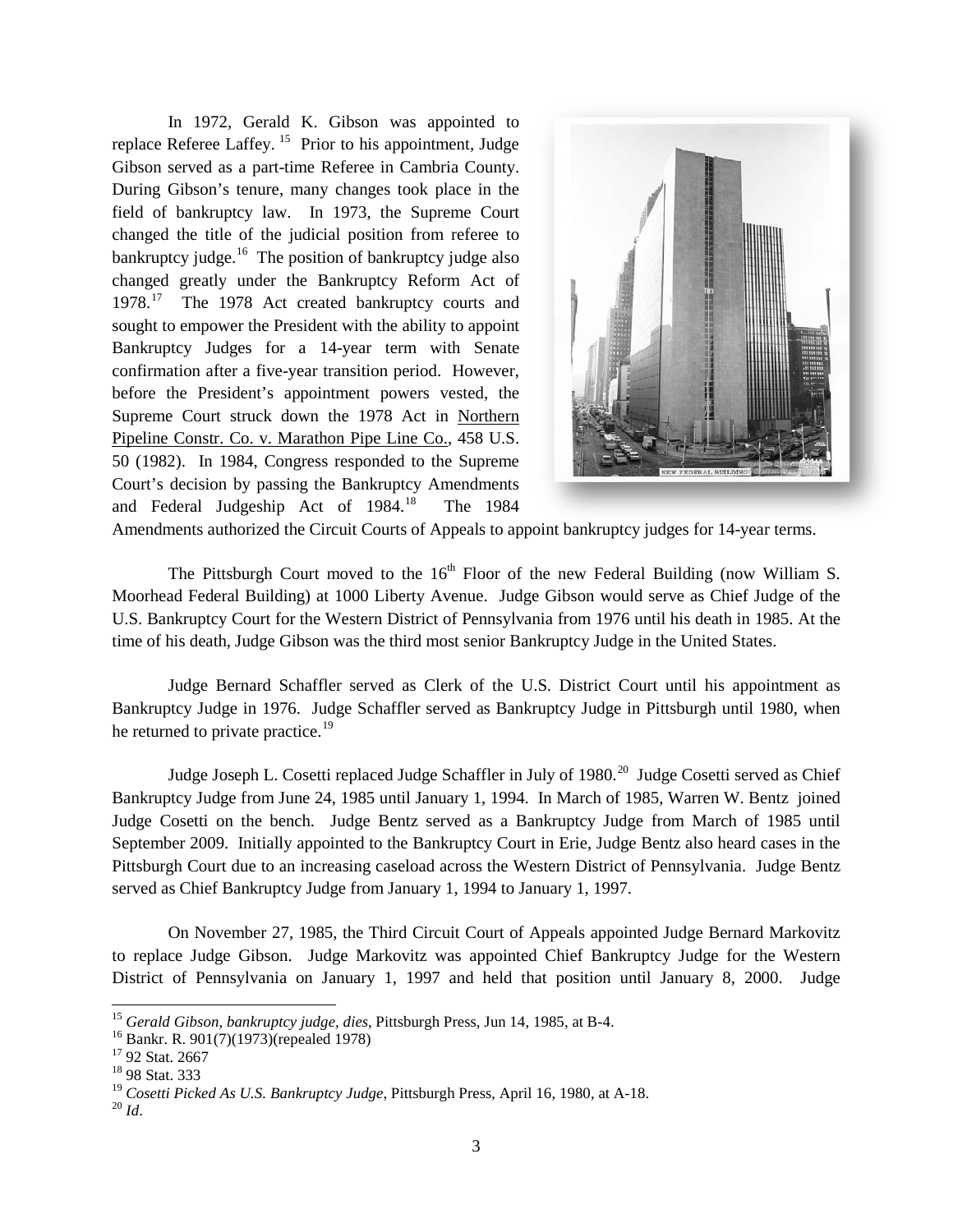Markovitz retired on April 21, 2010. Judge Markovitz returned to the Court as a recall judge from January 3, 2011 until March 31, 2012 while there was an open judgeship.

After the passage of the 1984 Amendments, the Court saw a dramatic rise in the number of bankruptcy filings. This increase in filings led to the addition of another bankruptcy judge position in Pittsburgh.<sup>[21](#page-3-0)</sup> Judge Judith K. Fitzgerald filled this newly created judicial seat on October 30, 1987. Judge Fitzgerald became the first woman to serve as Bankruptcy Judge in the Western District of Pennsylvania. She served as Chief Bankruptcy Judge for the Western District of Pennsylvania from January 8, 2000 until January 1, 2005.

On September 22, 1995, the Third Circuit Court of Appeals appointed Judge M. Bruce McCullough as U.S. Bankruptcy Judge for the Western District of Pennsylvania. Judge McCullough replaced Judge Cosetti, who remained on the bench and took recall status.<sup>[22](#page-3-1)</sup> Judge McCullough served as Chief Bankruptcy Judge for the Western District of Pennsylvania from January 1, 2005 until September 22, 2009. Judge McCullough remained on the bench until his death in 2010.

In November of 1997, the Court relocated from the William S. Moorhead Federal Building to the  $53<sup>rd</sup>$  and  $54<sup>th</sup>$  Floors of the U.S. Steel Tower.<sup>[23](#page-3-2)</sup> The move positioned the Bankruptcy Court across the street from U.S. District Court housed in the U.S. Post Office & Courthouse. The move alleviated overcrowding in the Federal Building that sometimes forced attorneys and clients to hold meetings within its

stairwells. The new space also allowed for significant upgrades to the Court's technological capabilities and overall appearance.

The Bankruptcy Court now offers courtrooms complete with video conferencing for out of town participants. The Court began using video conferencing in 1998 to assist in conducting court matters between the Johnstown and Pittsburgh courtrooms. In 2004, video conferencing capabilities were established between the Erie and Pittsburgh locations. The Bankruptcy Court now manages its dockets on CM/ECF (case management / electronic case filing). The Court began maintaining electronic dockets on CM/ECF on September 3, 2002. Attorneys began filing electronically with the Court on February 3, 2003.

On April 4, 2004, Thomas P. Agresti was appointed as a Bankruptcy Judge for the Western District of Pennsylvania. Judge Agresti's appointment



filled the position that was vacated when Judge Bentz took recall status. Although Judge Agresti filled

<span id="page-3-0"></span><sup>&</sup>lt;sup>21</sup> Janet Williams, *Increase in Bankruptcy Petitions Puts Load on Court*, Pittsburgh Press, March 9, 1987, at B-1.

<span id="page-3-2"></span><span id="page-3-1"></span><sup>&</sup>lt;sup>22</sup> Marylynne Pitz, *New Control in the Courtroom*, Pittsburgh Post-Gazette, June 19, 1995, at D-2.<br><sup>23</sup> Marylynne Pitz, *Bankruptcy Court gets new quarters*, Pittsburgh Post-Gazette, Nov 10, 1997, at B-1.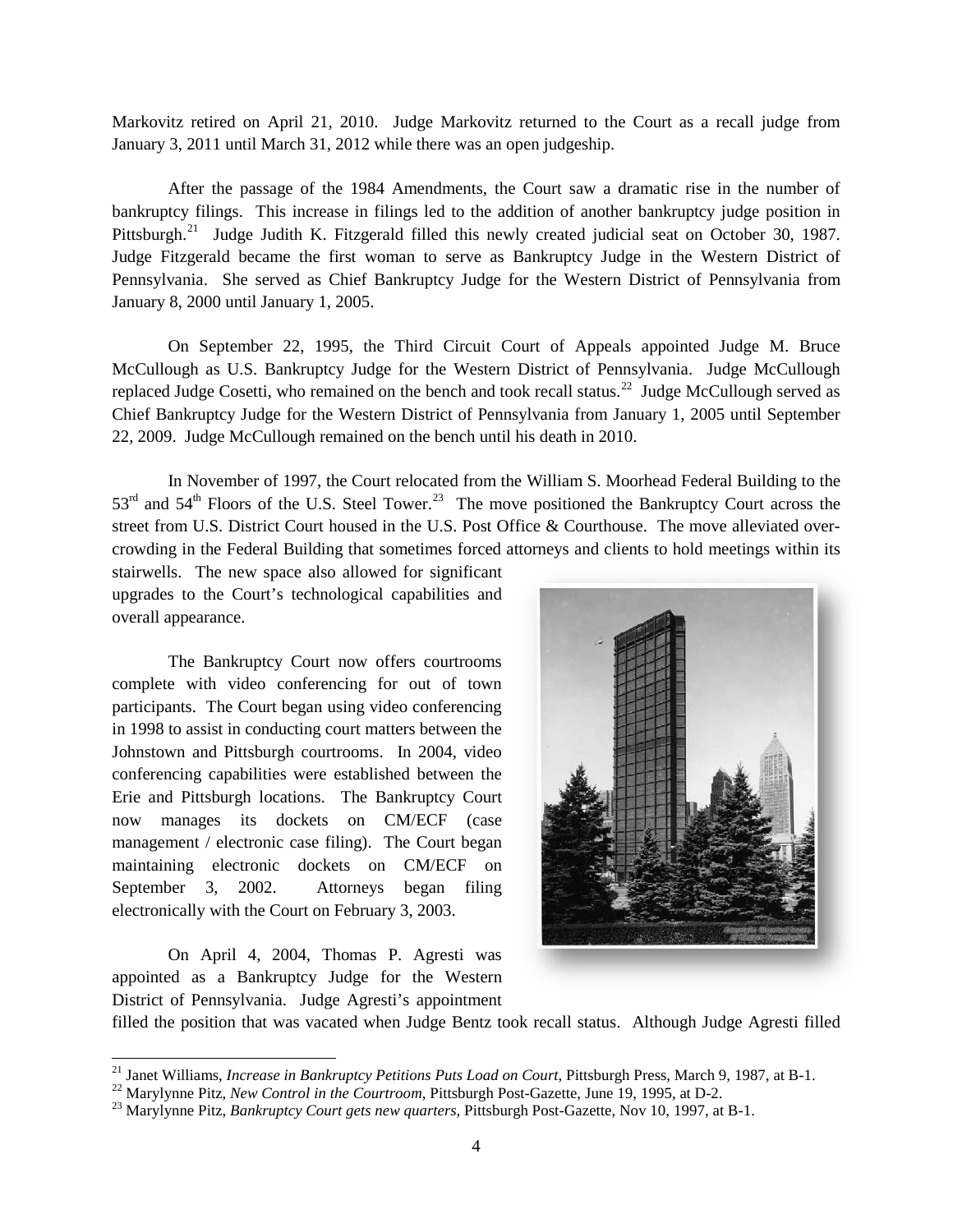the vacant position in Erie, he initially only heard cases from Pittsburgh. Judge Agresti began serving as Chief Judge for the U.S. Bankruptcy Court for the Western District of Pennsylvania on September 22, 2009, and he assumed all of the Erie Division bankruptcy cases at that time. Prior to assuming the bench, Judge Agresti was a Chapter 7 Panel Trustee in the Erie Division for 22 years.

On October 6, 2005, Jeffery A. Deller became a Bankruptcy Judge for the Western District of Pennsylvania in Pittsburgh. Judge Deller's appointment returned him to the Bankruptcy Court where he once served as a Deputy Clerk.

On November 28, 2011, Carlota M Böhm joined the judiciary for the United States Bankruptcy Court for the Western District of Pennsylvania in Pittsburgh. Judge Böhm filled the position previously held by Judge McCullough. Judge Böhm previously served the Bankruptcy Court as a law clerk to Judges Schaffler and Cosetti. Judge Böhm was a panel trustee for chapter 7 cases for many years.

Photograph of St. Nicholas Building provided by Pittsburgh City Photographer Collection, 1901-2002, AIS.1971.05, Archives Service Center, University of Pittsburgh.

Other photographs provided by Library & Archives Division, Historical Society of Western Pennsylvania, Pittsburgh, PA